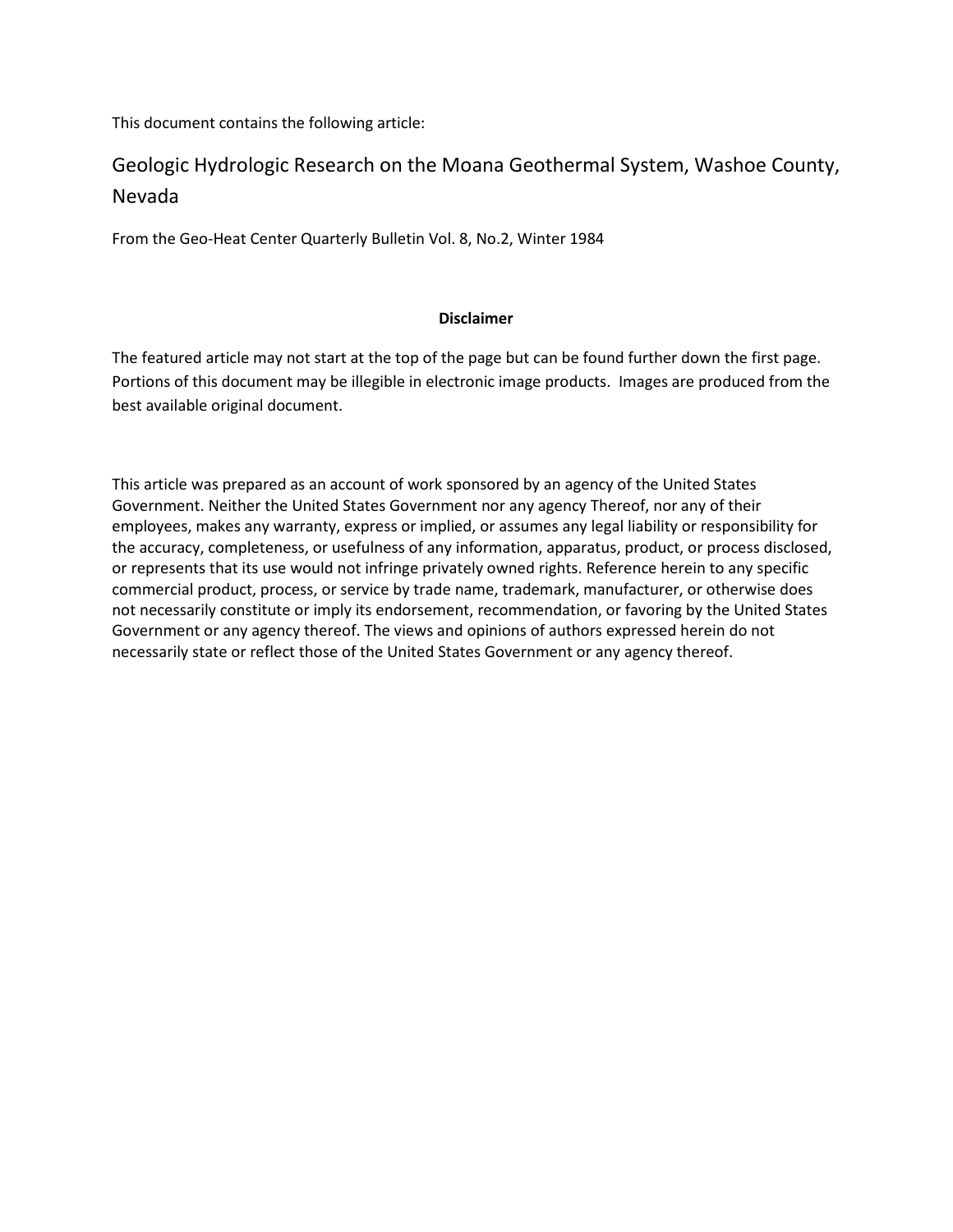# Geologic and Hydrologic Research on the **Moana Geothermal System Washoe County, Nevada**

Thomas Flynn, George Ghusn, Jr. and Dennis T. Trexler1

### **AUTHORS' NOTE**

Much of the information that appears in this article was published in the Geothermal Resources Council Transactions, vol. 7, October, 1983, pp. 417-421. However, because the program is structured to continuously monitor the Moana system, and update the data base, this article represents the most recent information. The authors acknowledge the Geothermal Resources Council for their cooperation in this technology transfer effort.

#### **ABSTRACT**

The Moana geothermal area, cated in southwest Reno, is the largest single low - to moderate -temperature geothermal resource in the State of Nevada presently employed for direct-use applications. Approximately 150 individual wells, reperesenting a total estimated investment of \$5 to \$7 million, are presently used to provide heat and hot water to more than 130 private residences, several churches and two large motels. Although most of the wells are constructed to meet the heating needs of individual homes, a large-scale district space heating system, designed to supply heat to 60 houses from a single well, is now being developed. Usable temperatures range from 50° to 99° C  $(122<sup>o</sup>$  to  $210<sup>o</sup>$  F); well depths range from 60 to 400 m (200 to 1300 ft.). The number of new wells coming on-line in Moana is two to three per month. Development of the resource has been largely unregulated and questions deal-

'University of Nevada, Las Vegas -DIVISION OF EARTH SCIENCES 255 Bell St., Suite 200 - Reno, Nevada 89503

Peavine Mountain **Wedikind District SPARKS** RENO **Lekee** Lawton (River Inn) ш O Z Moana 4 œ CARSON **Huffaker Hilis** RANGE IN Z Ÿ —<br>ပ Ipproximate bedrocl Zolezzi Œ **Steamboat** Steamboat **Hills Pleasant Valley** 

Figure 1: Location map showing geothermal areas in the Truckee Meadows (Modified after Bateman and Scheibach, 1975).

ing with reported reservoir temperature and water level declines, loss of artesian flow, and fluid disposal have recently surfaced.

In October, 1982, a geologic and hydrologic research program began that was designed to provide detailed geothermal reservoir data to present or

prospective developers. The program combines geophysical, geochemical, and geological surveys of the Moana resource area with a drilling program for 5 monitor/observation wells. Data from this program are supplied directly to developers as well as state and local government agencies to provide: for prudent resource development. This

**GHC QUARTERLY BULLETIN, WINTER, 1984** 

 $\overline{\mathbf{3}}$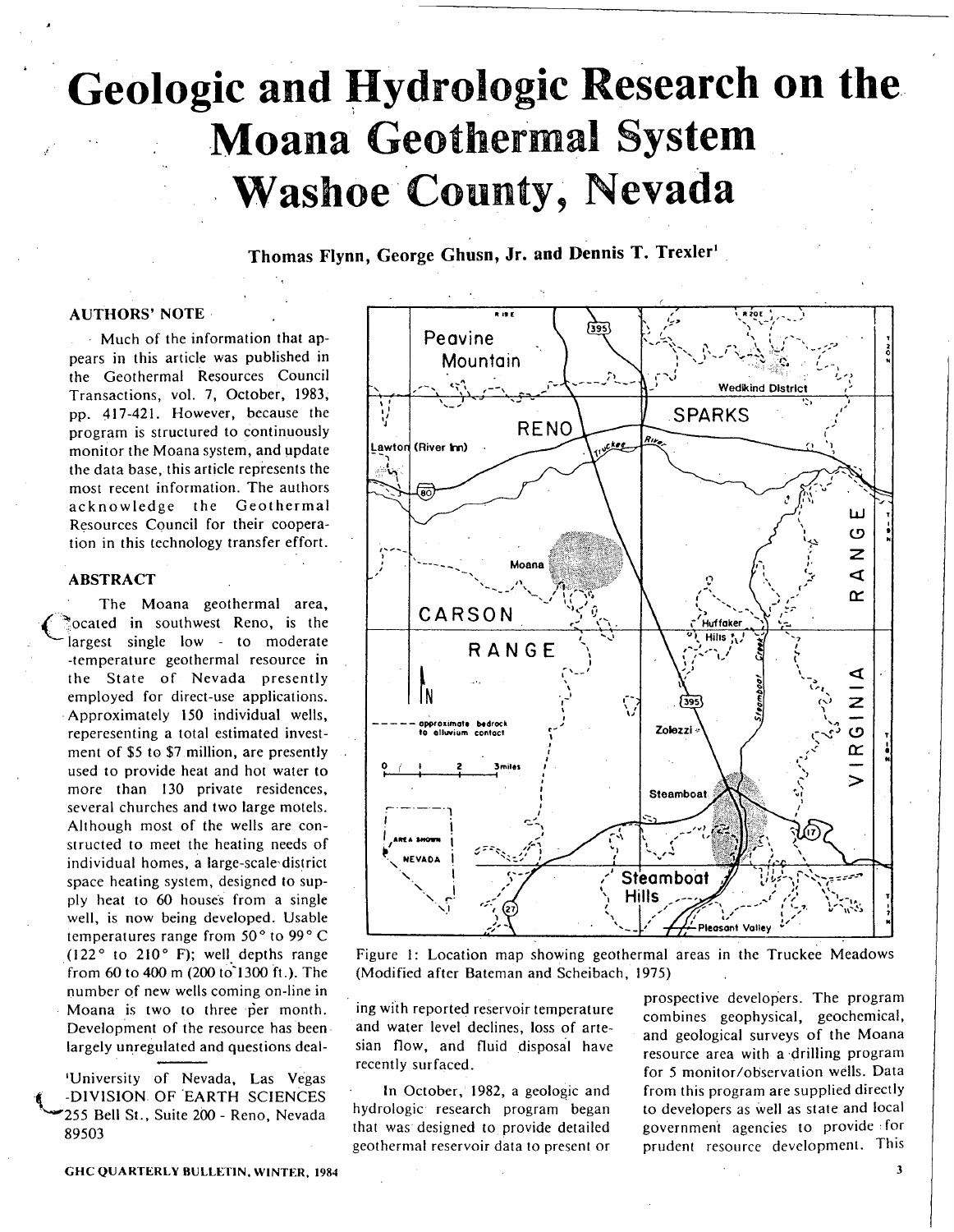paper summarizes the program elements and describes the present status.

#### **INTRODUCTION**

Bateman and Scheibach (1975) reported a total of "35 geothermal heating systems in use throughout the Truckee Meadows" (fig. 1), which includes Moana and Steamboat geothermal areas. Ghusn (in Trexler and others, 1982) listed nearly 120 individual wells in the Moana area alone. Today there are approximately 150 individual geothermal wells and that number is increasing by 2 to 3 wells per month.

Development of the reservoir has been largely unmanaged and unregulated. Moana is the site of Moana Hot Springs which reportedly ceased to flow 20 to 25 years ago. More recently, an artesian thermal well that discharged .3 to .5 1/s (5-7 GPM) also ceased to flow. In addition, Ghusn (in Trexler and others, 1982) has shown that reservoir contamination can occur in poorly completed wells. Additional problems include premature deterioration of copper heat exchangers or steel casing or both as a result of anodecathode reactions. Disposal of fluids from geothermal wells is another problem that has been largely ignored.

This, paper describes a research program that focuses on the geologic and hydrologic aspects of the Moana reservoir. This information is supplemented by geologic reconnaissance of the suspected reservoir rocks that outcrop to the north and west of Moana. A gravity survey that extended from Moana to Steamboat (16 km or 10 miles to the south) was completed to identify structures in the volcanic base- , ment (north-trending normal faults) which are believed to provide the hot water to the shallow reservoir. Samples of thermal and non-thermal fluids were collected and analyzed for major, minor and trace elements, stable isotopes of hydrogen and oxygen (including tritium), and carbon-14. Many of the developers have cooperated by providing drill chip samples from the wells that are presently under construction. These data, coupled with temperature-depth profiles derived from the same wells, have been used to identify the reservoir rock.

The final phase of the program consists of long term observations and meausrements in strategically placed monitor wells. These wells were drilled to a total depth of 122 m (400 ft) (one was drilled to 244 m or 800 ft.) and cased with 64mm ( $2\frac{1}{2}$  inch) diameter steel pipe. In addition to the lithologic information derived from each hole, the water levels and temperatures have been regularly monitored since July, 1983.

#### **GEOLOGY**

The Moana area is located along the western edge of the Truckee Meadows. It is a structural basin bounded on the east by the Virginia Range and on the west by the Carson Range, a spur of the Sierra Nevada. Late Tertiary and Quaternary faulting offsets Tertiary volcanics and volcaniclastic sediments and Quaternary alluvium and outwash. Late Quaternary alluvium and glacial outwash cover many Quaternary and Tertiary structures (Bingler, 1975; Mizell, 1975).

The oldest formations in the Moana area are Teritary volcanic and volcaniclastic rocks. These are generally andesitic flows, agglomerates and breccias with interbedded tuffs, and laustrine and diatomaceous sediments. These units are all considered to be part of the Kate Peak Formation (Bingler, 1975; Cohen and Loeltz, 1964; Thompson and White, 1964).

Uncomfortably overlying the Kate Peak Formation are Tertiary lacustrine and fluvial sediments. Thompson and White (1964) assigned these units to the Truckee Formation, first described by King (1878). Bingler (1975) identified those units assoicated with the Truckee Formation in the Truckee Meadows as the Sandstone of Hunter Creek. Lithologic descriptions of this formation include some clastic fluvial and volcaniclastic members' previously associated with the Kate Peak Formation. Estimates of thickness of the Sandstone of Hunter Creek range from 914 to 1,219 m (3000 to 4000 ft.). The lowest member consists of a sequence of fining-upwards coarse, gravels, and

clastic sediments. Overlying this member is a thick 205 to 914 m (1000) to 3000 ft) section of diatomite, diatomaceous siltistone and sandstone.

The Sandstone of Hunter Creek ( overlain bY outwash gravels from Quaternary glacial runoff as well as alluvial fan and sediment units from the surrounding ranges.

Pre-Holocene faulting resulting in a series of horsts and grabens in the Moana area and the western Truckee Meadows. These faults juxtapose late Quaternary and Tertiary units in several areas. Younger faulting offsets both Quaternary and Tertiary units.

#### **GRAVITY SURVEY**

This survey was used to delineate the basement structure from Steamboat north through Moana. Three hundred and fifteen stations were oc *cupied, including 85 stations for which* elevations were already known and 230 stations whose elevations were obtained by surveying. Gravity measurements were obtained with a LaCoste-Romberg Gravimeter.

Reduction of these data included. calculation of the simple **Bouguek** anomaly according to the 1939 International Gravity Formula and terrain corrections calculated by Hammer (1939) for selected points and applied to all points. From the resulting complete Bouguer gravity values, an evenly spaced grid of values was interpolated by computer application of Laplacian cubic splining (fig. 2). The surface here is inverted; a gravity high appears as a depression.

Figure 2 shows a gravity high through the center of the Moana area. The gravity low (raised in the diagram) corresponds to ' the low density diatomite of the Sandstone of Hunter Creek. There is some indication that the northeast-trending structure in Moana corresponds to fault trends mapped in the area. This trend may also represent the contact between the Kate Peak andesite and the less dense sedimentary rocks. The large gravity high (depression) in the center of the diagram corresponds to outcrops of the Kate Peak andesite. Fault scarps here are difficult to identify because

4 GIIC QUARTERLY BULLETIN, WINTER, 1984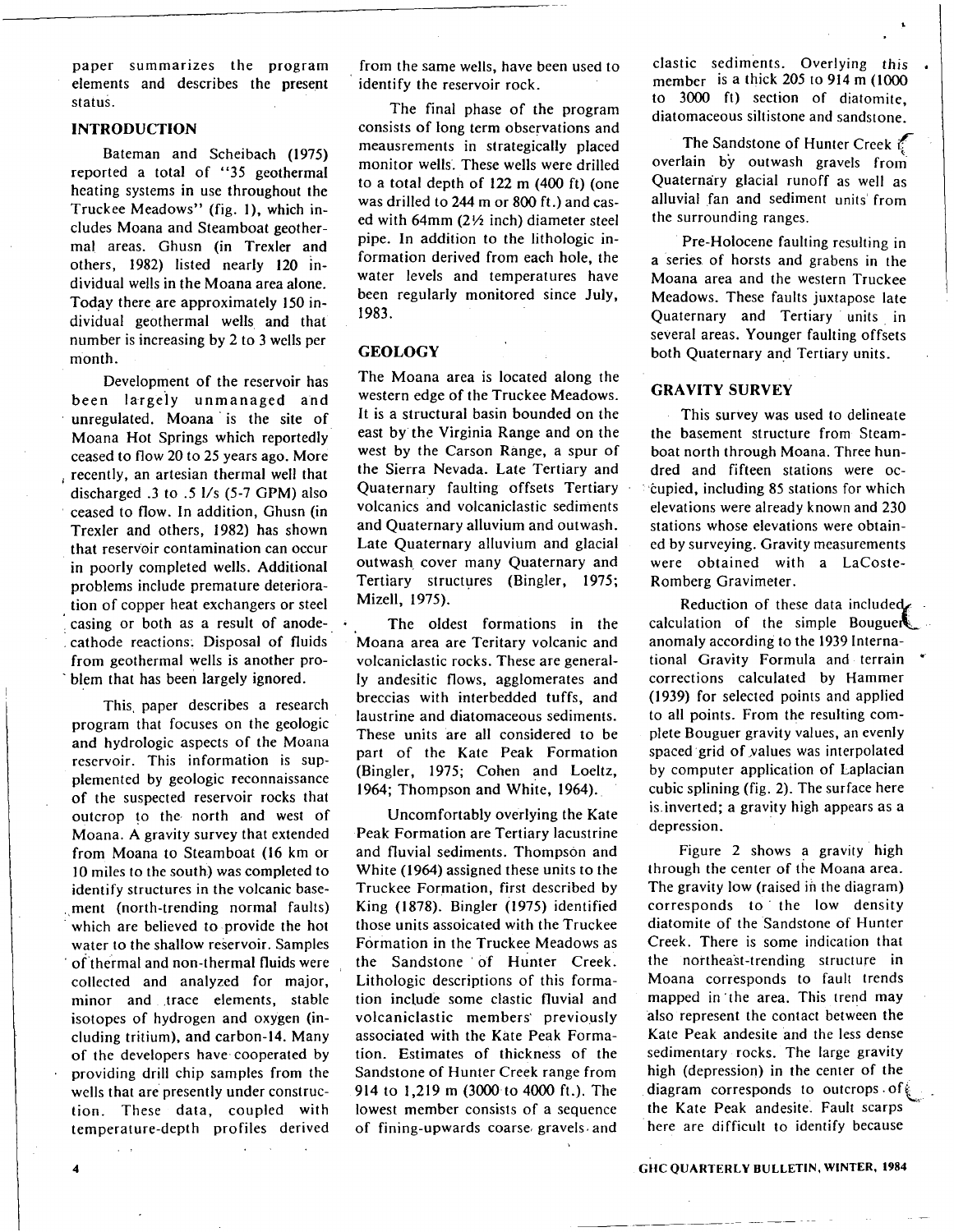

Figure 2: Three dimensional isosurface gravity map of the Moana and Steamboat geothermal areas.

offset along the faults is small.

#### **THERMAL FLUIDS GEOCHEMISTRY**

The Moana geothermal fluids are sodium-sulfate type waters that show little or no correlation with the sodiumchloride type water from Steamboat Hot Springs. Although relative percenlages of cations are identical for fluids from Moana and Steamboat, the absolute concentrations of cations and anions are different by a factor of at least two. The thermal fluids from Moana are chemically similar to other low- to moderate-temperature geothermal fluids that are widespread throughout western Nevada.

Variations in the composition of Moana thermal fluids are directly related to the degree of mixing of thermal and non-thermal fluids. These variations are also observed in the gradual decrease in temperature from west to east across Moana. In general, along a west to east traverse, bicarbonate and magnesium increase and boron, silica, sulfate, and calcium decrease.

Major chemical analyses are supplemented by analyses of tritium and carbon-14. The carbon-14 isotopic age of Steamboat fluids ranges from 40 to<br>43 Ka (Ka = 1000 years). The<br>technologie of Moone fluids carbon-14 isotope age of Moana fluids ranges from recent to 28 Ka. These are

corrected values and older fluids are also high-temperature  $( > 85<sup>o</sup> C)$  and are closely associated with mapped faults in the westcentral part of the reservoir. North-trending faults are believed to be the ultimate source of hot water in Moana. However, recently completed wells in the western portion of Moana reveal, in both lithologic and temperature logs that the stratigraphic contact between the basement volcanics (Kate Peak Formation) and overlying sediments (Sandstone of Hunter Creek) is an important structure in the control and distribution of hydrothermal fluids in Moana. Tritium is virtually absent in the hightemperature waters in Moana (and-Steamboat),but increases in tritium are observed in the cooler waters in the eastern part of Moana

#### **LITHOLOGIC AND TEMPERATURE-DEPTH MEASUREMENTS**

Drill chips are collected regularly from well drillers and developers throughout Moana. In addition, temperature-depth profiles of geothermal wells are completed soon after drilling, but prior to hardware installation. Figure 3 is a typical lithologic log for the central portion of Moana. The accompanying temperature-depth profile shows that the highest temperatures are achieved and main-

tained in the dacite-rhyolite (Kate Peak andesite). To the west and north, the Kate Peak andesite is overlain by a thick section of diatomaceous siltstone (the middle member of the sandstone of Hunter Creek), and wells in this area must be drilled to depths of 255 to 396 m (800 to 1300 ft.) to reach hightemperature fluids.



Figure 3: Lithologic log and temperature depth profile of a geothermal well in the center of Moana.

Although water temperatures in Moana are high (80° to 95° C), aquifier transmissivity is often very low. Many geothermal wells are completed with draw-off pumps that remove cooled fluids from the well bore. The pumped fluids are then replaced by hotter formation fluids. These spent fluids are traditionally disposed of in nearby irrigation ditches and storm sewers.

#### **OBSERVATION/MONITOR WELLS**

In order to accurately determine the effects of thermal fluid withdrawal during the heating season (October through March), five observation/monitor wells were drilled in strategic locations throughout the Moana geothermal area. Four wells were drilled to a total depth of 122 m  $(400 \text{ ft.})$ . The remaining well was drilled to a depth of 244 m (800 ft.). All five wells were cased with 64 mm  $(2\frac{1}{2})$ inch) diameter steel pipe to total depth. The bottom 6 m (20 ft.) of the casing has torch cut perforations and is gravel-packed. The top 15 m (50 ft.) of the wells have cement sanitary seals.